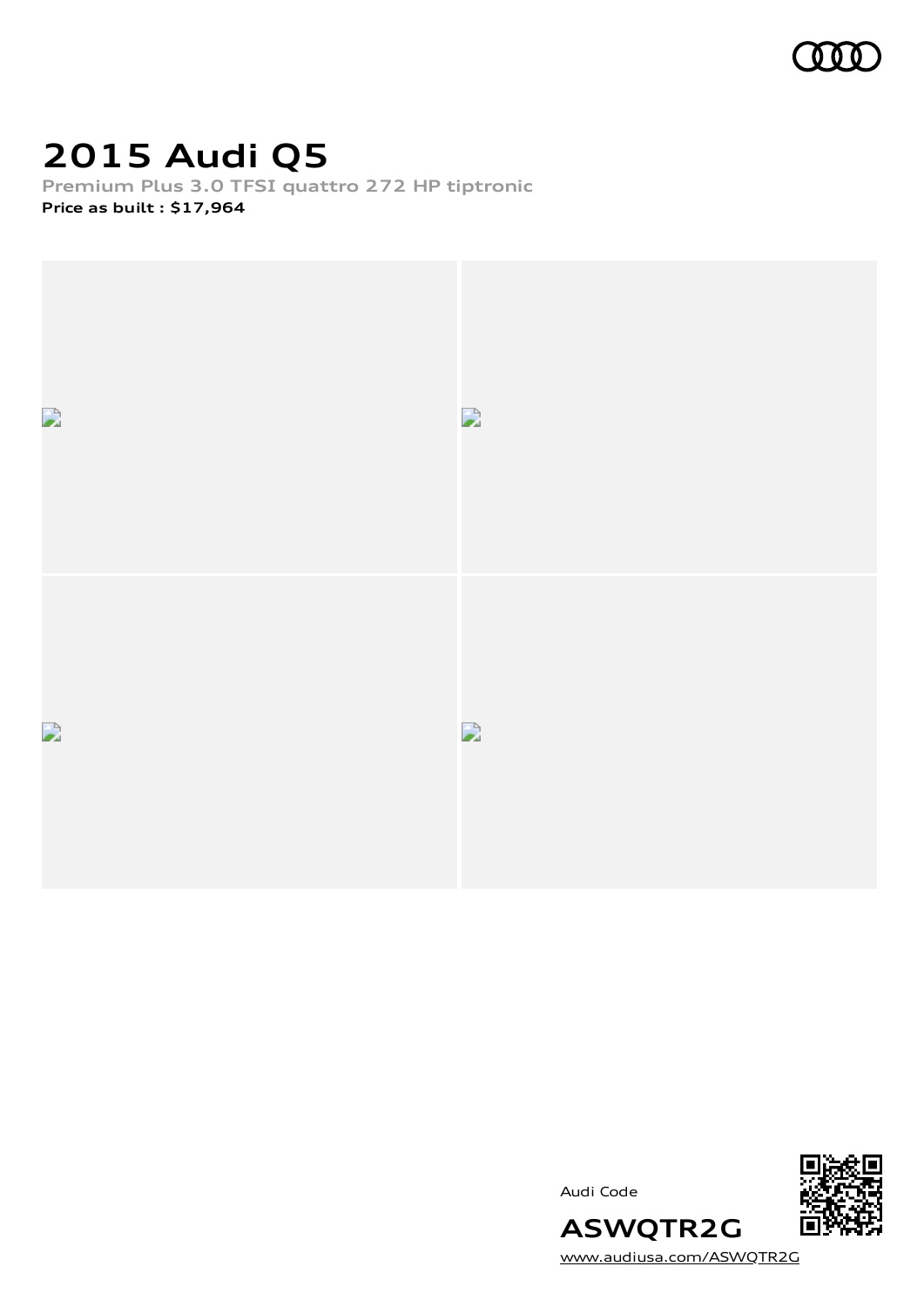# **Summary**

#### **Audi 2015 Audi Q5** Premium Plus 3.0 TFSI quattro 272 HP tiptronic

**Price as buil[t](#page-10-0)** \$17,964

#### **Exterior colour**

Monsoon Gray metallic

### $\overline{\phantom{a}}$

### **Further Information**

Type of vehicle Used car Mileage 134,877 miles No

**Warranty**

#### **Interior colour**

### **Technical Specifications**

| Engine type                  | Six-cylinder                                  |
|------------------------------|-----------------------------------------------|
| stroke                       | Displacement/Bore and 2,995/84.5 x 89.0 cc/mm |
| Max. output                  | 200 (272)/4780-6500 HP                        |
| Torque                       | 295 @ 2,150 lb-ft@rpm                         |
| Top track speed              | 130 mph mph                                   |
| Acceleration (0 - 60<br>mph) | 6.0 sec. seconds                              |
| Recommended fuel             | Premium                                       |

#### **Audi Code** ASWQTR2G

**Your configuration on www.audiusa.com** [www.audiusa.com/ASWQTR2G](https://www.audiusa.com/ASWQTR2G)

**Commission number** 6e50b5de0a0e09af5ee7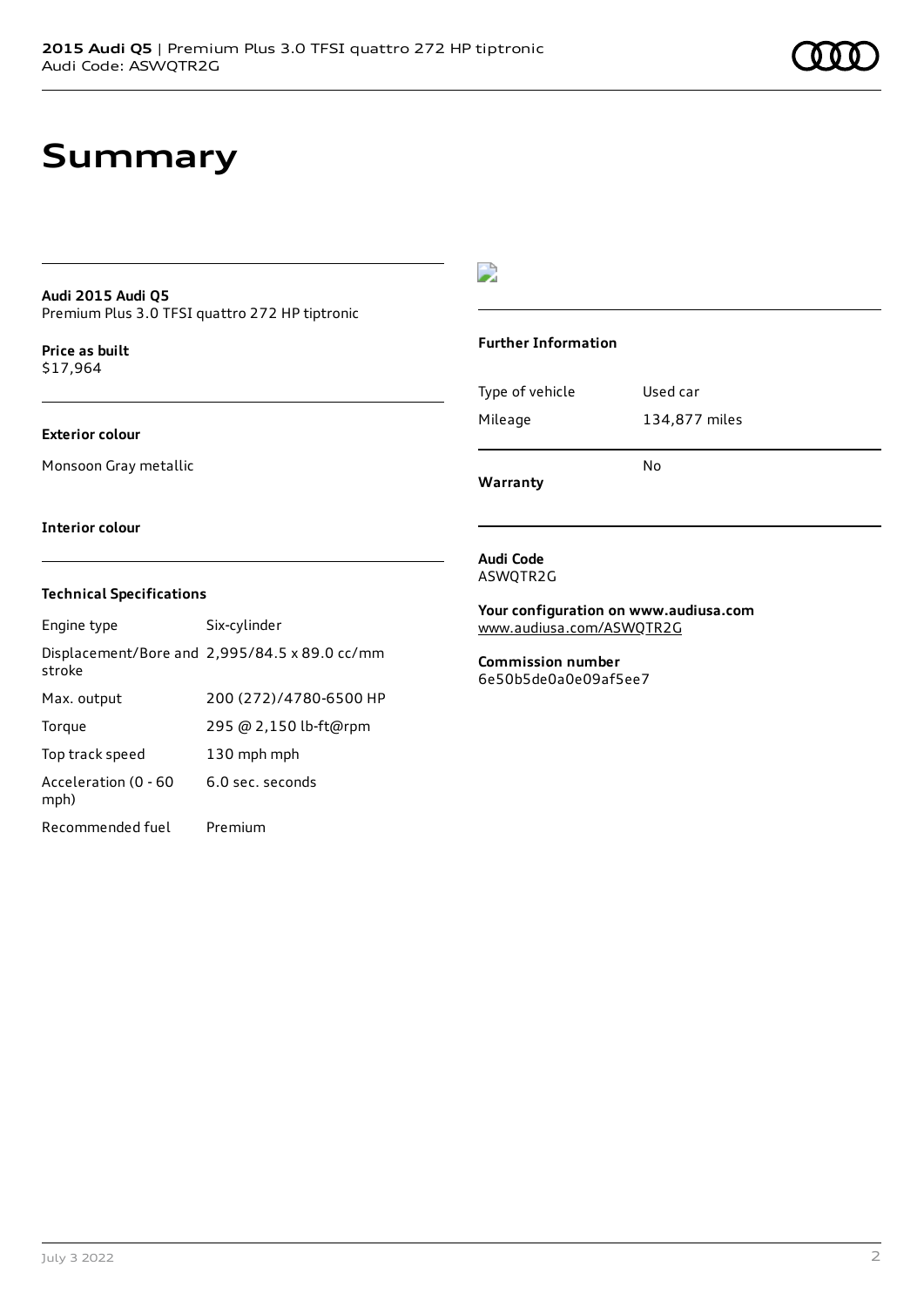# **Equipment**

Monsoon Gray metallic

Technology package

Fine Grain Ash Natural Brown Wood inlays

DVD Player

Color driver information system

HD Radio™ Technology

Voice control

Audi side assist

BLUETOOTH® wireless technology preparation for mobile phone





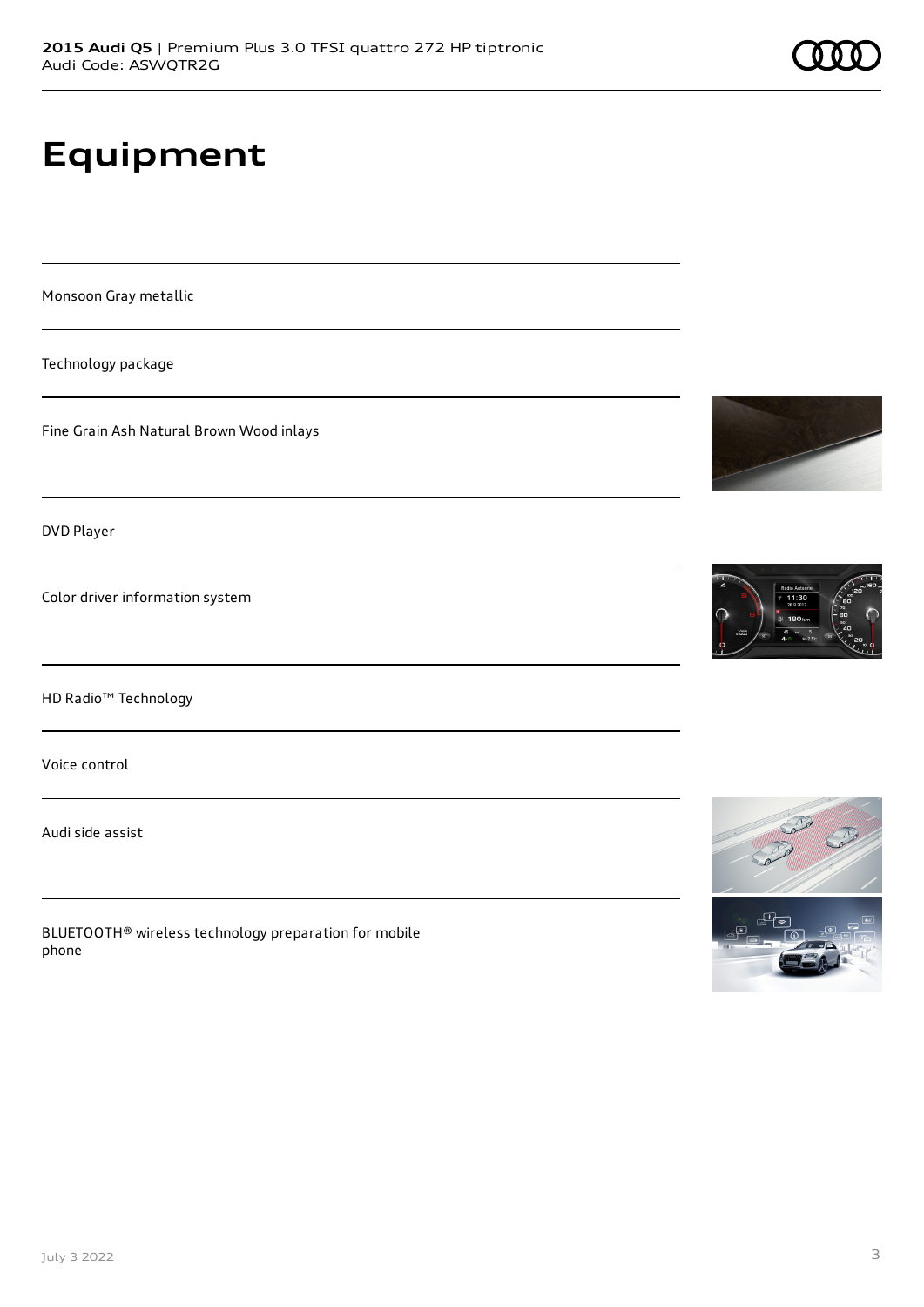**Standard features**

### **Safety and Security**

| 4UB             | Driver and front-passenger advanced airbags                                       |
|-----------------|-----------------------------------------------------------------------------------|
| 1AT             | Electronic stabilisation control (ESC)                                            |
| UH1             | Electromechanical parking brake                                                   |
| 8T1             | Cruise control with coast, resume and<br>accelerate features                      |
| VC <sub>2</sub> | Garage door opener (HomeLink®)                                                    |
| QZ7             | Electromechanical power steering                                                  |
| 7K6             | Tire-pressure monitoring system                                                   |
| 4X <sub>3</sub> | Side airbags at front and head airbag system                                      |
| 8N6             | Light / rain sensor                                                               |
| 413             | Audi advanced key - keyless start, stop and<br>entry                              |
| 3B7             | ISOFIX child seat mounting and Top Tether<br>anchorage point for outer rear seats |
|                 |                                                                                   |

#### **Exterior**

| 1D8             | Provision for towing bracket                                                       |
|-----------------|------------------------------------------------------------------------------------|
| 6XL             | Power-folding, power-adjustable, auto-<br>dimming, heated side mirrors with memory |
| 1S1             | Car jack                                                                           |
| 1 B A           | Dynamic suspension                                                                 |
| 3S1             | Aluminum roof rails                                                                |
| 511             | Rear spoiler                                                                       |
| 8EH             | Xenon plus headlights                                                              |
| 803             | Automatic headlight leveling                                                       |
| HN <sub>2</sub> | 19" 235/55 all-season tires                                                        |
| 8SL             | LED taillights                                                                     |
| VW6             | Dark tinted glass (privacy glass)                                                  |

| 0NB  | S line <sup>®</sup> fender badges                            |
|------|--------------------------------------------------------------|
| 47B  | Stainless steel trunk edge trim and doorsills                |
| C7D. | 19" 5-arm-star design wheels with 235/55<br>all-season tires |

### **Interior**

| QE1             | Storage nets in backs of front seats                                                 |
|-----------------|--------------------------------------------------------------------------------------|
| 3FU             | Panoramic sunroof                                                                    |
| 7M8             | Aluminum door sill inlays with S line®<br>emblem                                     |
| 6N)             | Light cloth headliner                                                                |
| 9AQ             | Four-zone automatic climate control                                                  |
| 4L7             | Auto-dimming interior mirror with compass                                            |
| QQ1             | Illumination for interior door handles, air<br>vent controls, front footwells        |
| 1XW             | Leather-covered multifunction sports<br>steering wheel, 3-spoke Q design             |
| 6E3             | Front center armrest                                                                 |
| 7F <sub>9</sub> | Leather gearshift knob                                                               |
| 4E9             | Power trunk open/close and hands-free<br>release                                     |
| 5XF             | Dual front sun visors with lighted vanity<br>mirrors                                 |
| 5KA             | Sliding 40/20/40 split folding rear seat with<br>pass-through and adjustable recline |
| 7HA             | Cloth interior on doors                                                              |
| N1F             | Leather seating surfaces                                                             |
| 4A3             | <b>Heated front seats</b>                                                            |

### **Infotainment and Driver Assistance**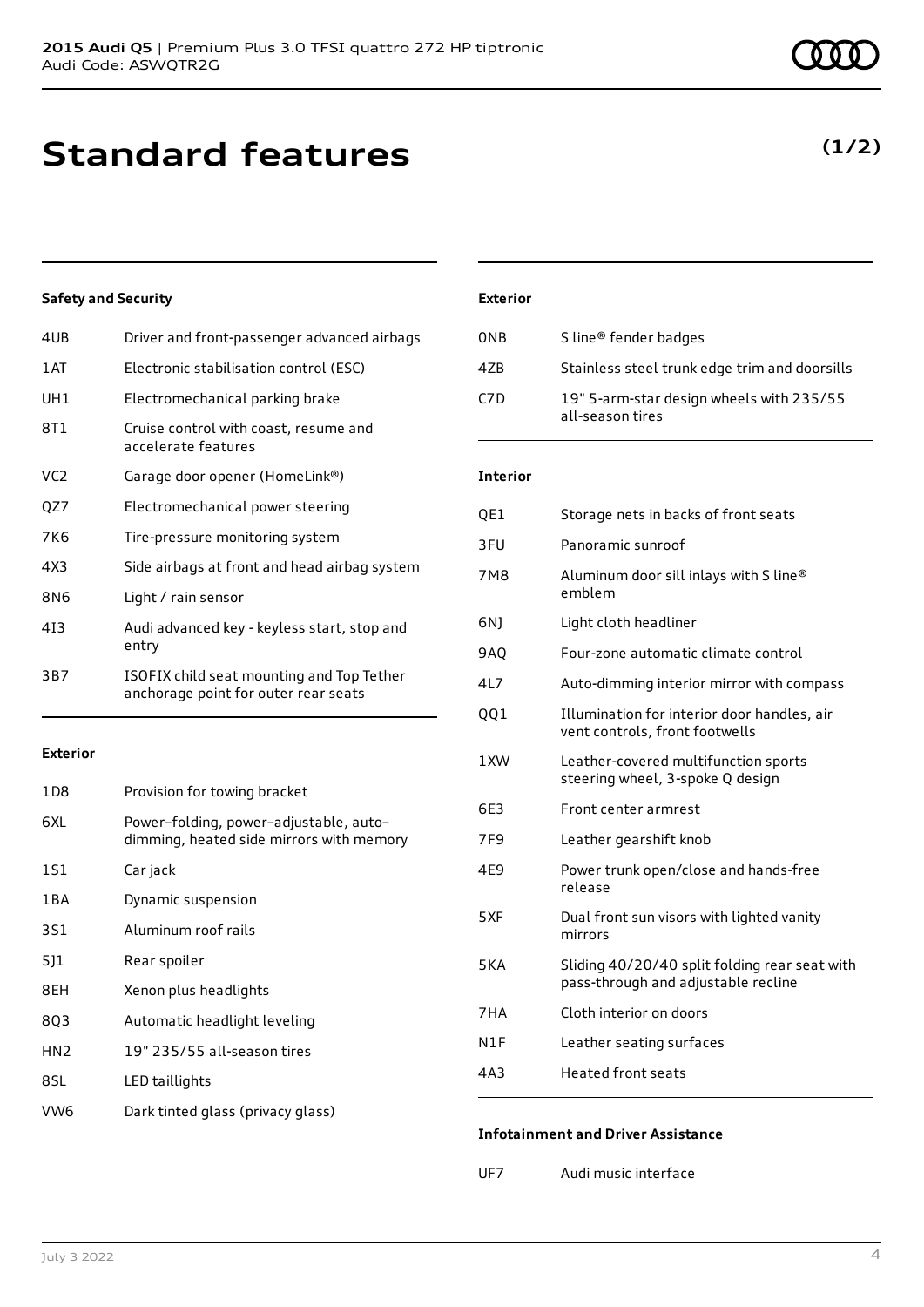**(2/2)**

# **Standard features**

**Infotainment and Driver Assistance**

9VD Audi sound system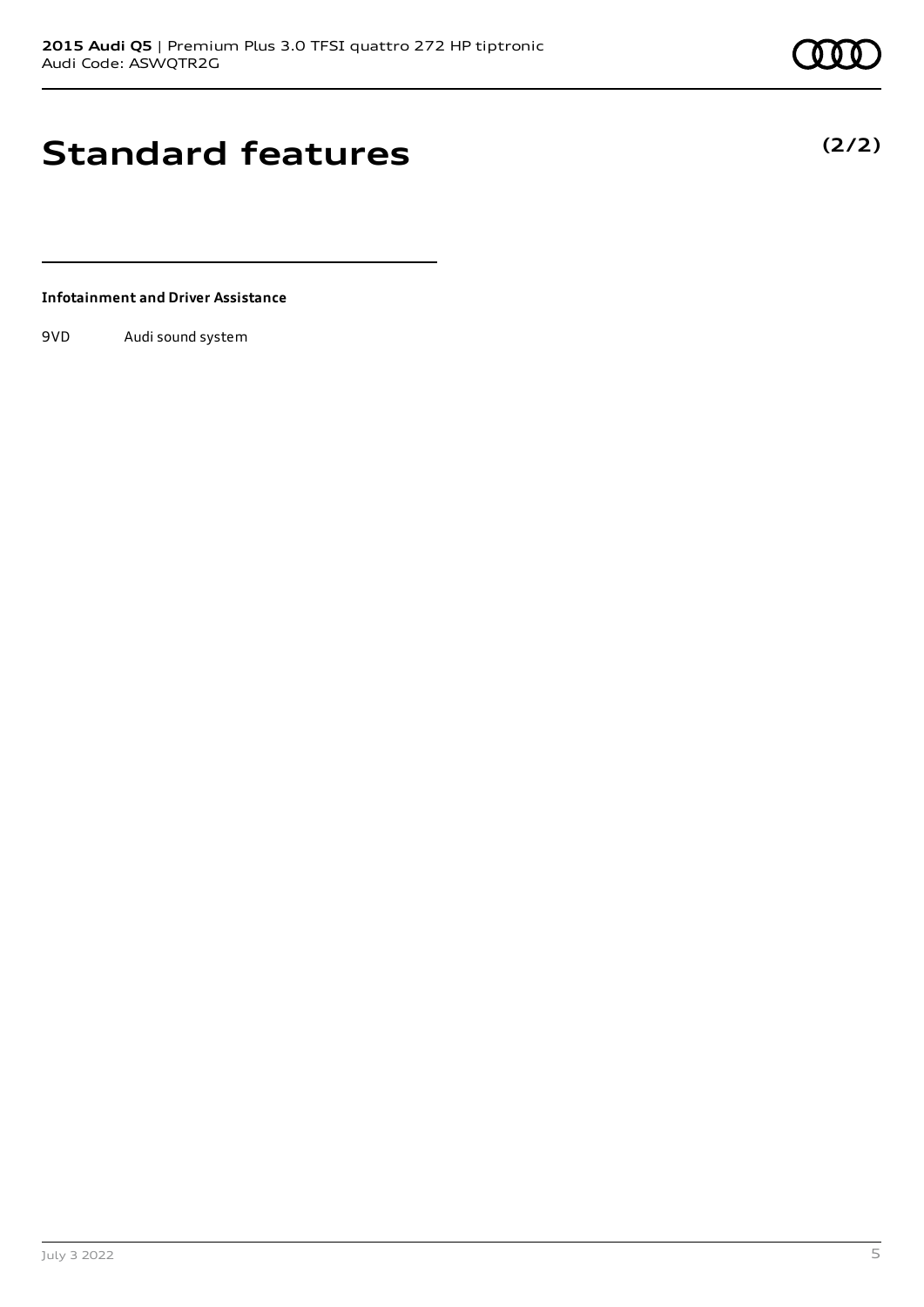### **Dealer remarks**

quattro \*\* LOCATED AT GURLEY LEEP MOTORWERKS 4004 N GRAPE ROAD \*\*, \*\*LEATHER SEATS\*\*, \*\*POWERFUL V6 ENGINE\*\*, \*\*CARFAX NO ACCIDENTS\*\*, \*\*LOCAL TRADE IN\*\*.

\*\* FOR MORE INFORMATION, CALL TIM AT (574) 257-2357 \*\*

18/26 City/Highway MPG Monsoon Gray Metallic 2015 Audi Q5 3.0T Premium Plus 3.0L V6 Turbocharged DOHC 24V ULEV II 272hp 8-Speed Automatic with Tiptronic

Awards:

\* 2015 IIHS Top Safety Pick+ \* 2015 KBB.com 10 Best Luxury SUVs \* 2015 KBB.com 10 Best Certified Pre-Owned Luxury Cars Under \$30,000

Reviews:

\* If you want a 5-passenger do-anything SUV, but crave luxurious surroundings, there  $\hat{\mathbf{a}} \in \mathbb{R}^N$  a good chance the 2015 Audi Q5 lineup has just the right vehicle for you. Excellent resale values help offset the high cost of purchase. Source: KBB.com

\* Top-notch interior craftsmanship; TDI and hybrid's impressive fuel economy; 3.0T's strong supercharged V6; superb brake performance; sporty handling. Source: Edmunds

\* When a 2015 Audi Q5 drives by, its sporty and sophisticated profile can't be missed. From its dramatic wheels and classy aluminum roof rails to the graceful slope of its roof, this is one SUV that stands apart from the crowd. The Q5 has a Singleframe grille, sleek bumper and light designs, and signature Audi LED technology in the taillights and available daytime running lights. The Q5 presents its occupants with seats placed at the perfect height for easy entry and exit, with virtually no bending or stretching involved. After settling in, occupants find themselves in a cabin filled with luxurious leather and an eye-catching mix of aluminum accents and all-natural walnut trim. The dashboard has been laid out to serve the driver and features an available integrated MMI screen. Rear passengers will enjoy the superb comfort awarded by reclining seats in a 40/20/40 split, independent climate controls, and privacy glass. The turbocharged 211hp 2.0L TFSI engine can achieve 28mpg on a highway cruise, while the supercharged V6 in the 3.0T model pumps out a robust 272hp and 295 pounds-feet of torque. Audi quattro seamlessly spreads the power among all four wheels, all the time, enhancing traction under all conditions. Audi connect with Google Earth imagery and Wi-Fi connectivity allows for up to eight devices. Ten speakers and Audi concert radio amplify the single CD player, mp3 playback capability and iPod integration. Safety features abound in this graceful utility vehicle including power windows with pinch protection, airbags, five-link front suspension and trapezoidal-link rear suspension. Source: The Manufacturer Summary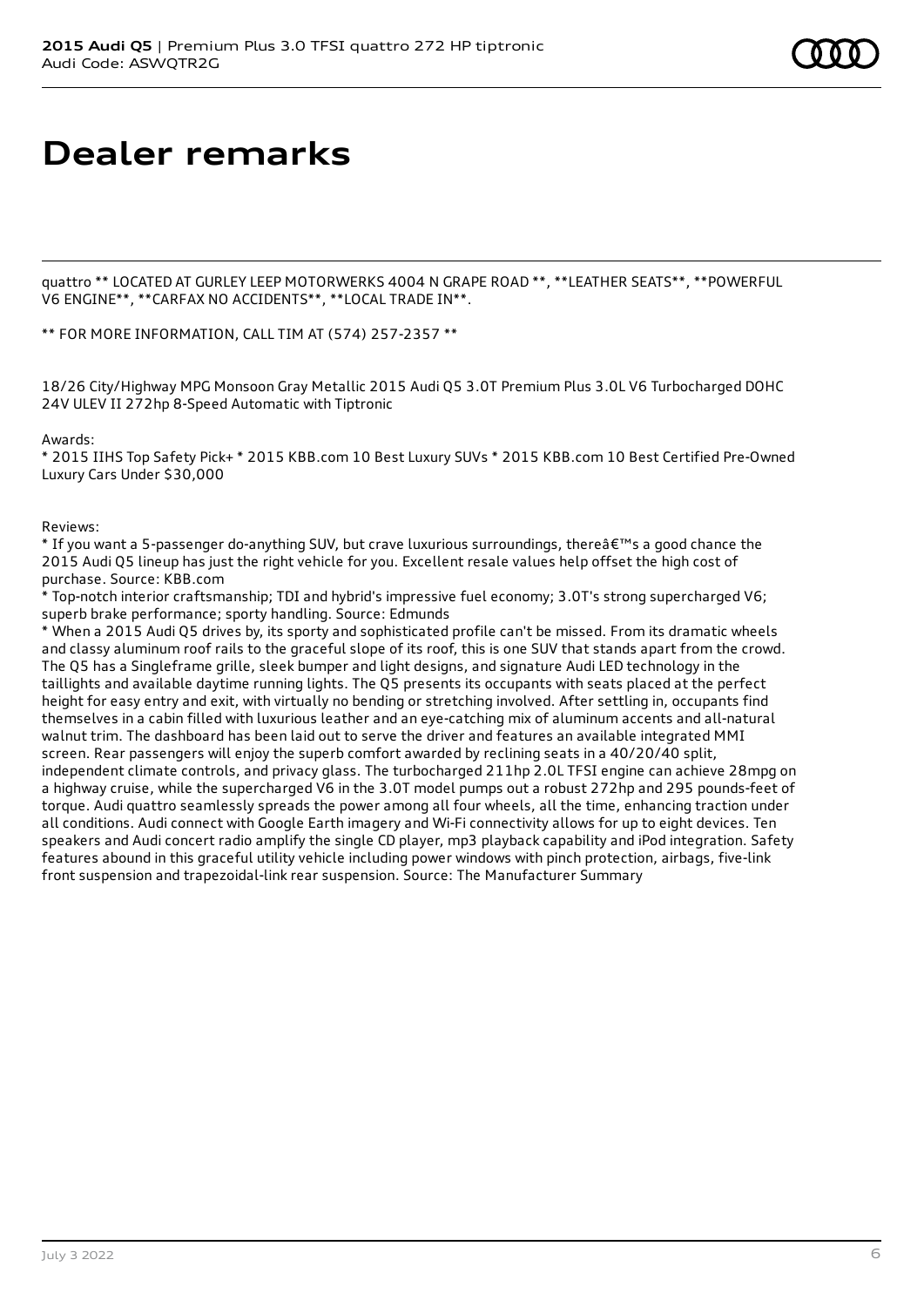# **Technical Specifications**

### July 3 2022 7

### **Engineering | Performance**

**Electrical system**

Alternator 14 Volts - NA amp Battery 12 Volts - NA amp

| Engine type                                 | Six-cylinder                                               |
|---------------------------------------------|------------------------------------------------------------|
| Max. output                                 | 200 (272)/4780-6500 HP                                     |
| Horsepower                                  | 272 @ 4,780 @ rpm                                          |
| Towing capacity                             | 4,400 (maximum towing capacity)<br>/440 (tongue weight) lb |
| Torque                                      | 295 @ 2,150 lb-ft@rpm                                      |
| Valvetrain                                  | 24-valve DOHC                                              |
| Acceleration (0 - 60<br>mph)                | 6.0 sec. seconds                                           |
| Engine block                                | Aluminum-alloy                                             |
| Induction/fuel injection Supercharged/TFSI® |                                                            |
| Cylinder head                               | Aluminum-alloy                                             |
| stroke                                      | Displacement/Bore and 2,995/84.5 x 89.0 cc/mm              |
| Top track speed                             | 130 mph mph                                                |

### Gear ratios: 8th 0.667 Gear ratios: 6th 1.000 Gear ratios: 7th 0.839 Gear ratios: Reverse 3.317 Gear ratios: Final Drive 3.204 Gear ratios: 4th 1.667 Transmission Eight-speed Tiptronic® automatic transmission with quattro® allwheel drive Gear ratios: 5th 1.285 Gear ratios: 2nd 3.143 Gear ratios: 3rd 2.106 Gear ratios: 1st 4.714

#### **Steering**

**Transmission | Drivetrain**

| Steering type                             | Electromechanical power steering<br>system |
|-------------------------------------------|--------------------------------------------|
| Turning diameter, curb-38.1 ft<br>to-curb |                                            |
| Steering ratio                            | 15.9:1                                     |

#### **Suspension**

| Front axle | Five-link front suspension       |
|------------|----------------------------------|
| Rear axle  | Trapezoidal-link rear suspension |

### **(1/2)**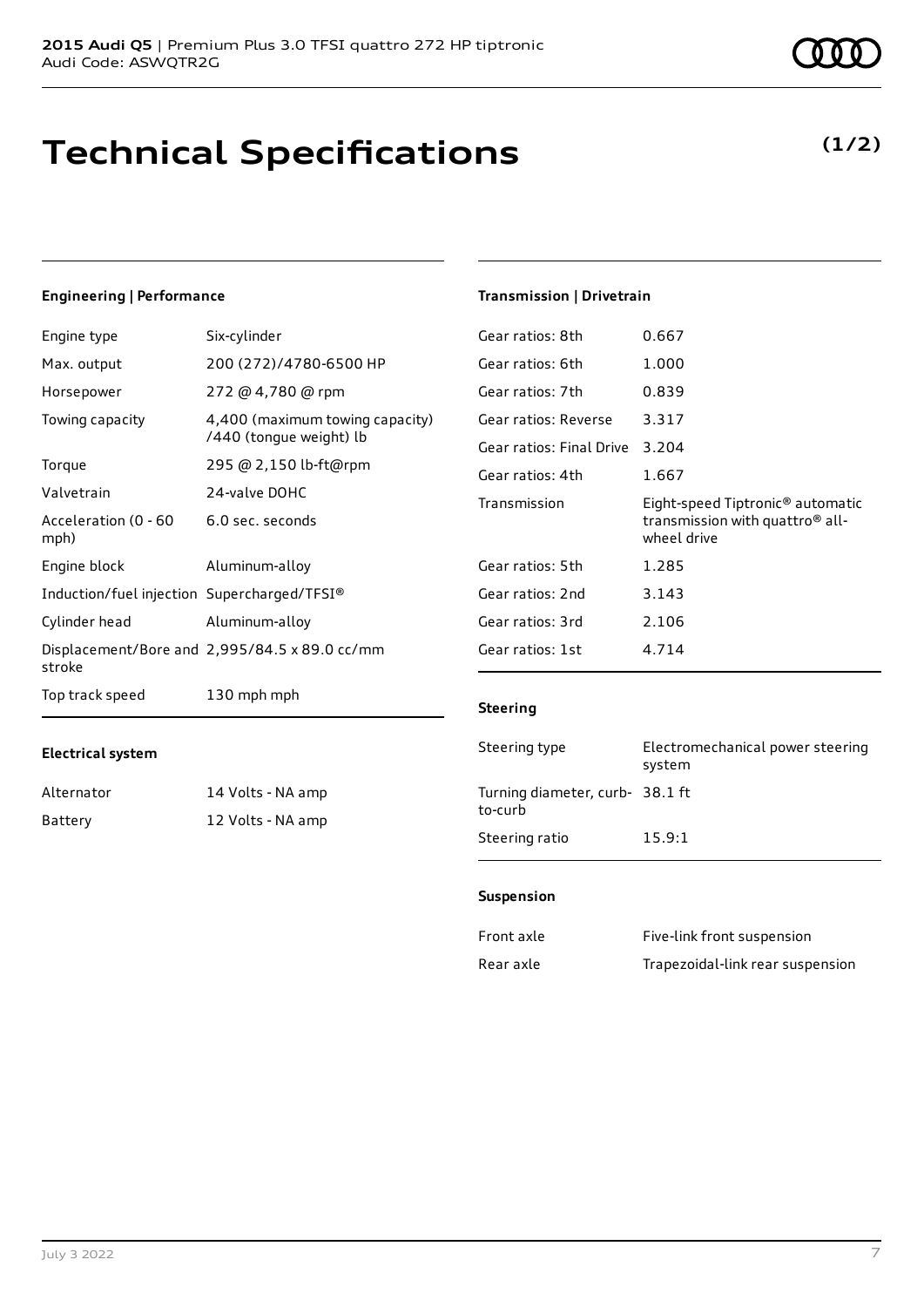# **Technical Specifications**

### **Brakes**

| <b>Front brakes</b>           | 13.6 (ventilated disc) in                                                                                    |  |
|-------------------------------|--------------------------------------------------------------------------------------------------------------|--|
| Rear brakes                   | 13.0 (ventilated disc) in                                                                                    |  |
| <b>Body</b>                   |                                                                                                              |  |
| Material                      | Fully galvanized steel unibody with<br>aluminum hood and tailgate and<br>multistep anti-corrosion protection |  |
| <b>Warranty   Maintenance</b> |                                                                                                              |  |
| Warranty                      | 4-Year/50,000 mile new vehicle<br>limited warranty                                                           |  |
| Maintenance                   | 12-Month/5,000 mile (whichever<br>occurs first) NO CHARGE first                                              |  |

scheduled maintenance

#### **Interior measurements**

| Seating capacity                          | 5                      |
|-------------------------------------------|------------------------|
| Shoulder room, rear                       | 56.4 in                |
| Head room with front<br>sunroof           | 39.4 in                |
| Leg room, rear                            | 37.4 in                |
| Shoulder room, front                      | 57.7 in                |
| Head room with rear<br>sunroof            | 39.0 in                |
| Head room, rear                           | 37.7 in                |
| Leg room, front                           | 41.0 in                |
| Head room, front                          | 38.1 in                |
| Cargo volume, rear<br>seatbacks up/folded | 29.1/57.3 cu ft, cu ft |

### **Exterior Measurements**

| Height                           | 65.2 in  |
|----------------------------------|----------|
| Overall width without<br>mirrors | 74.7 in  |
| Length                           | 182.6 in |
| Wheelbase                        | 110.5 in |
| Drag coefficient                 | .33 Cw   |
| Overall width with<br>mirrors    | 82.2 in  |
| Track rear                       | 63.5 in  |
| <b>Track front</b>               | 63.7 in  |
| Curb weight                      | 4,354 lb |

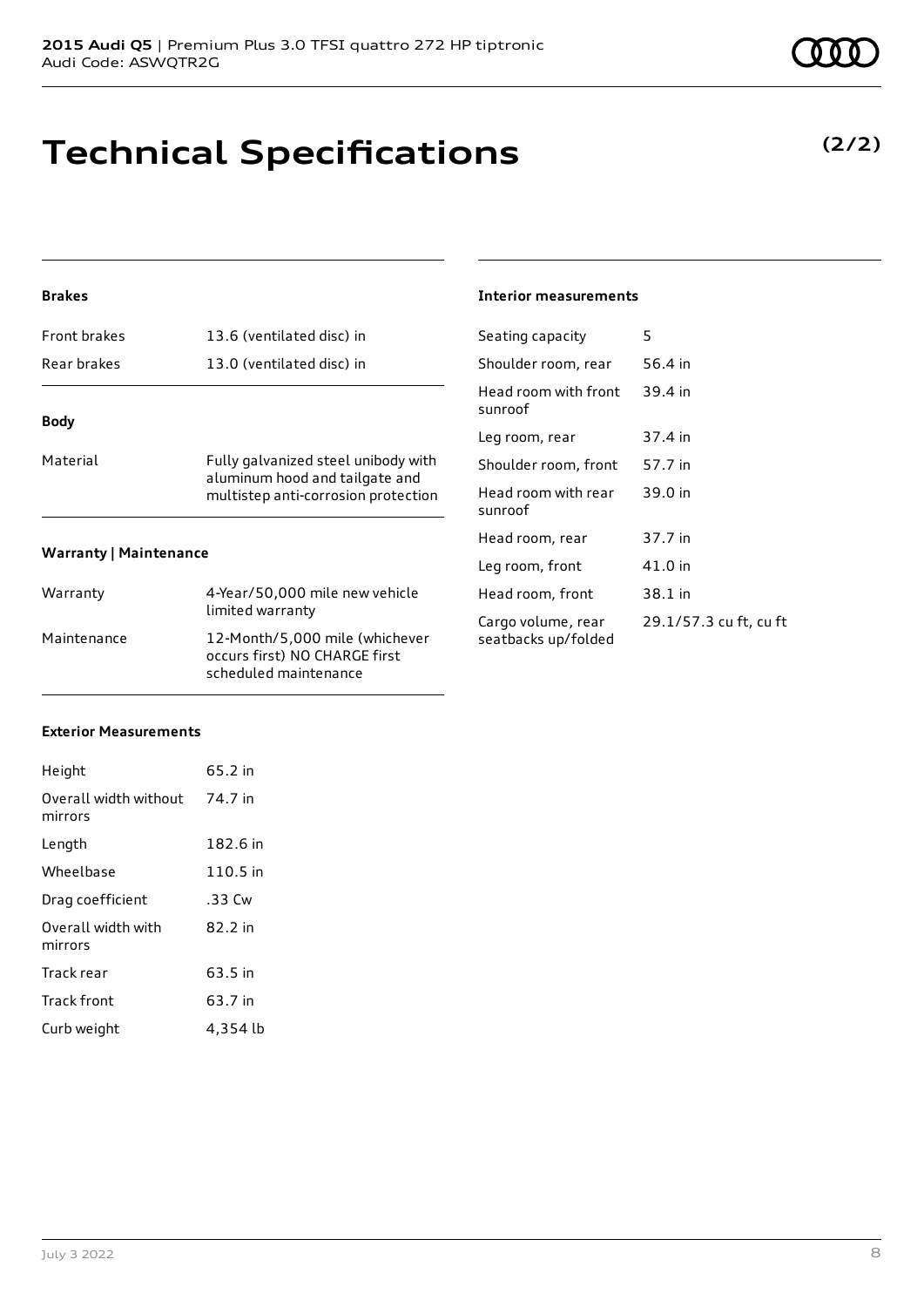

### **Consumption- and emission**

**Consumption by NEDC**

combined 21 mpg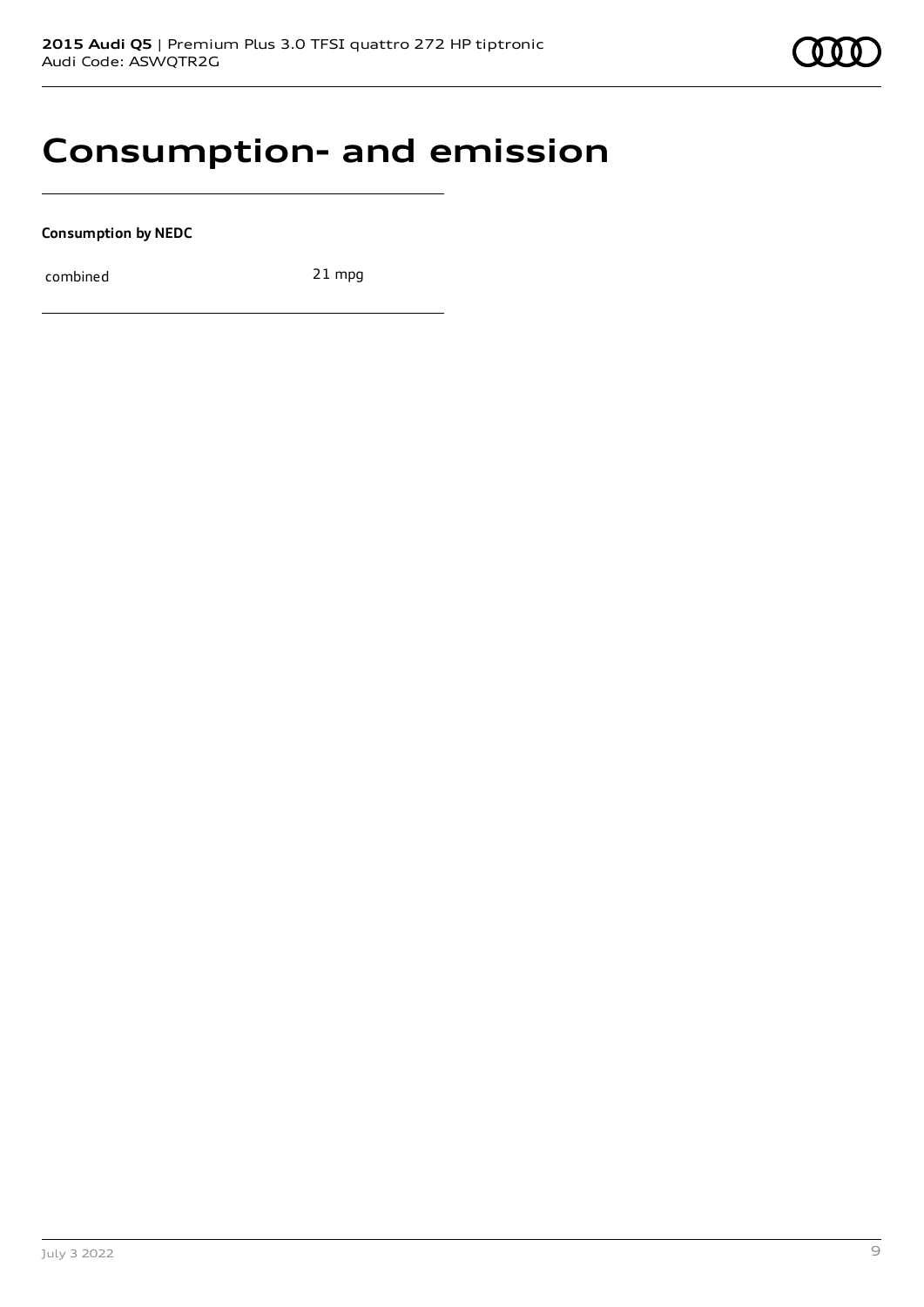### **Contact**

Dealer **Audi Michiana**

4004 Grape Rd 46545 Mishawaka IN

Phone: +15742547130 FAX: 5742547155

www: [https://www.gurleyleepaudiofmishawaka.com](https://www.gurleyleepaudiofmishawaka.com/)